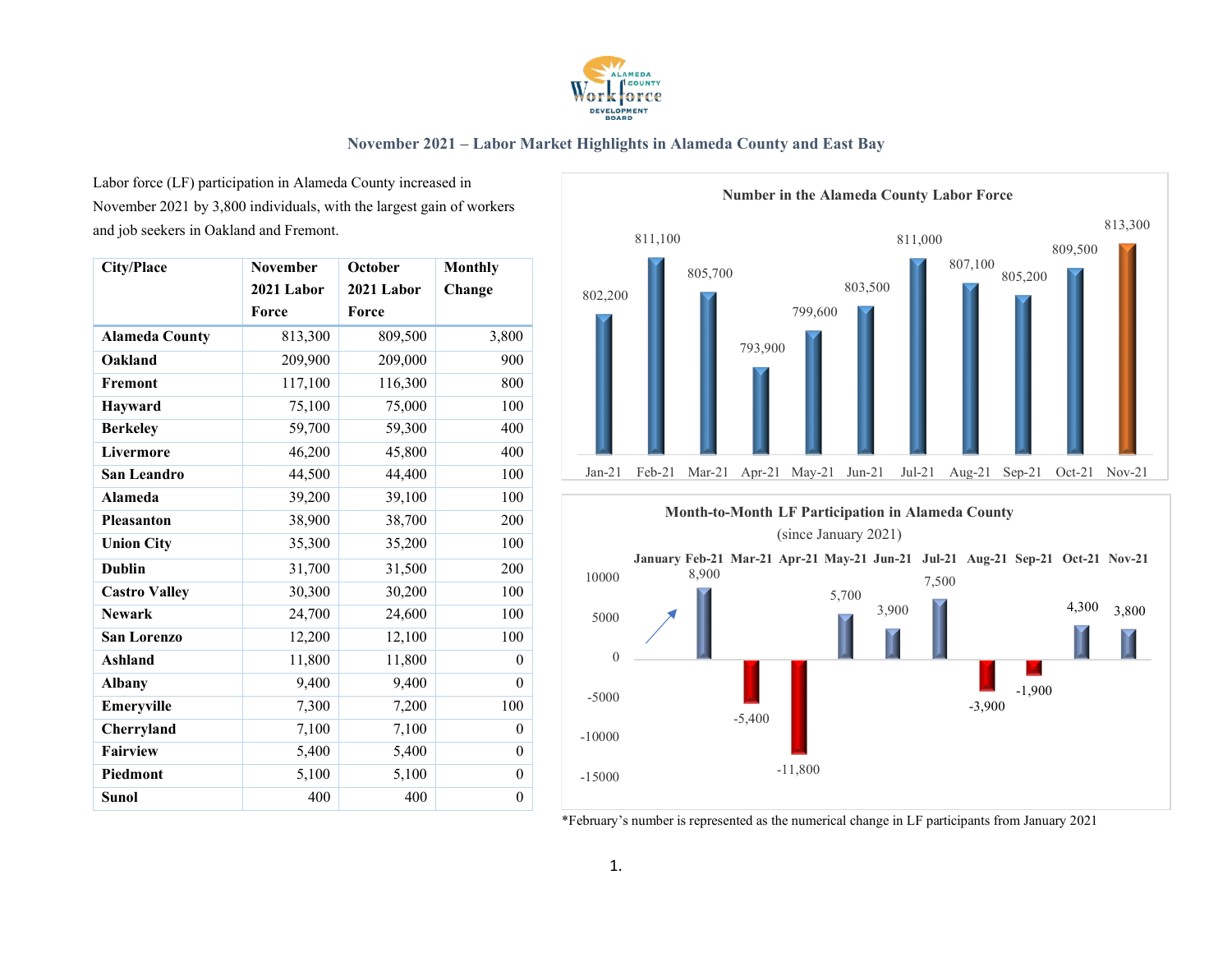

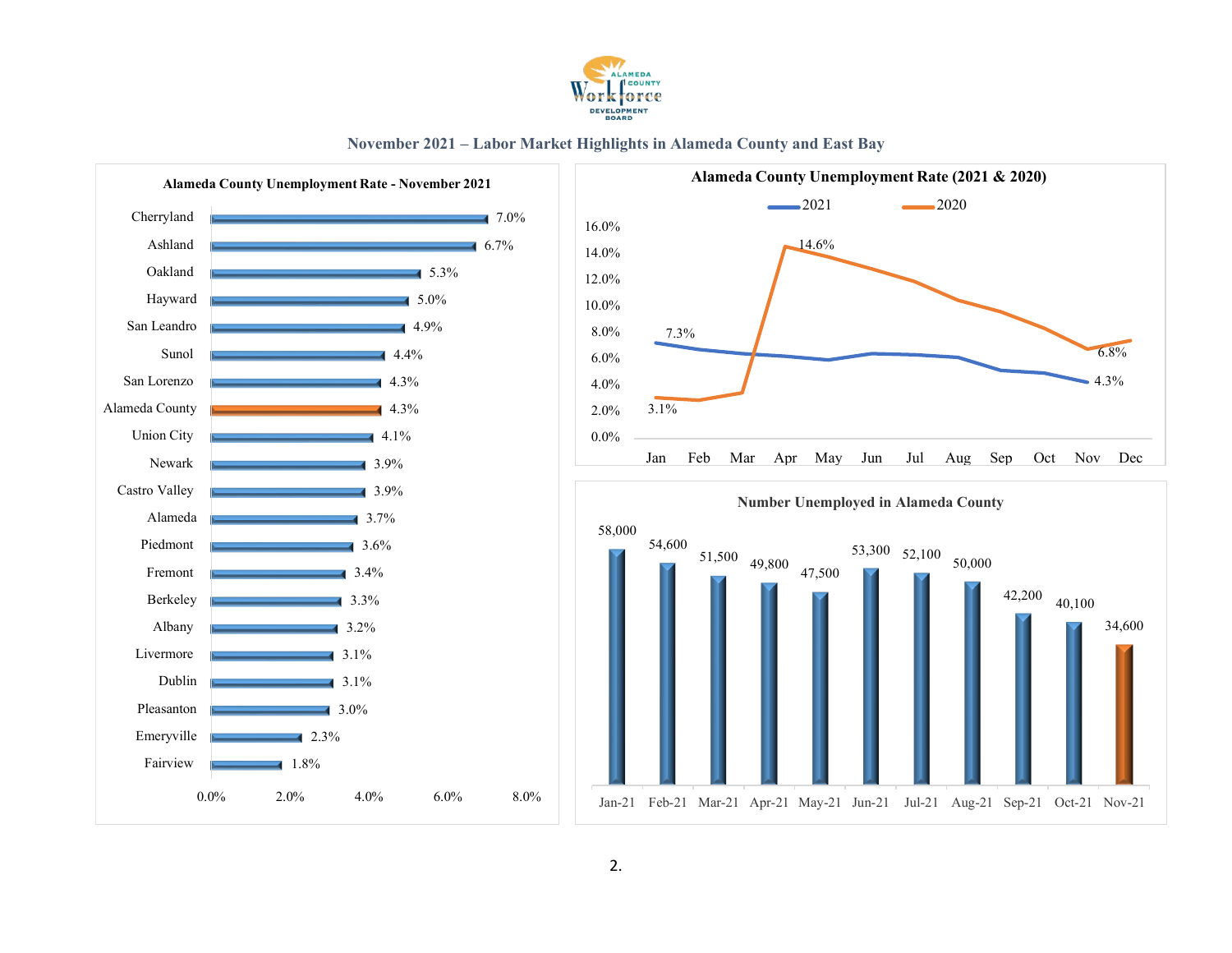



### **Employment and Unemployment by Sub-Regions in Alameda County**

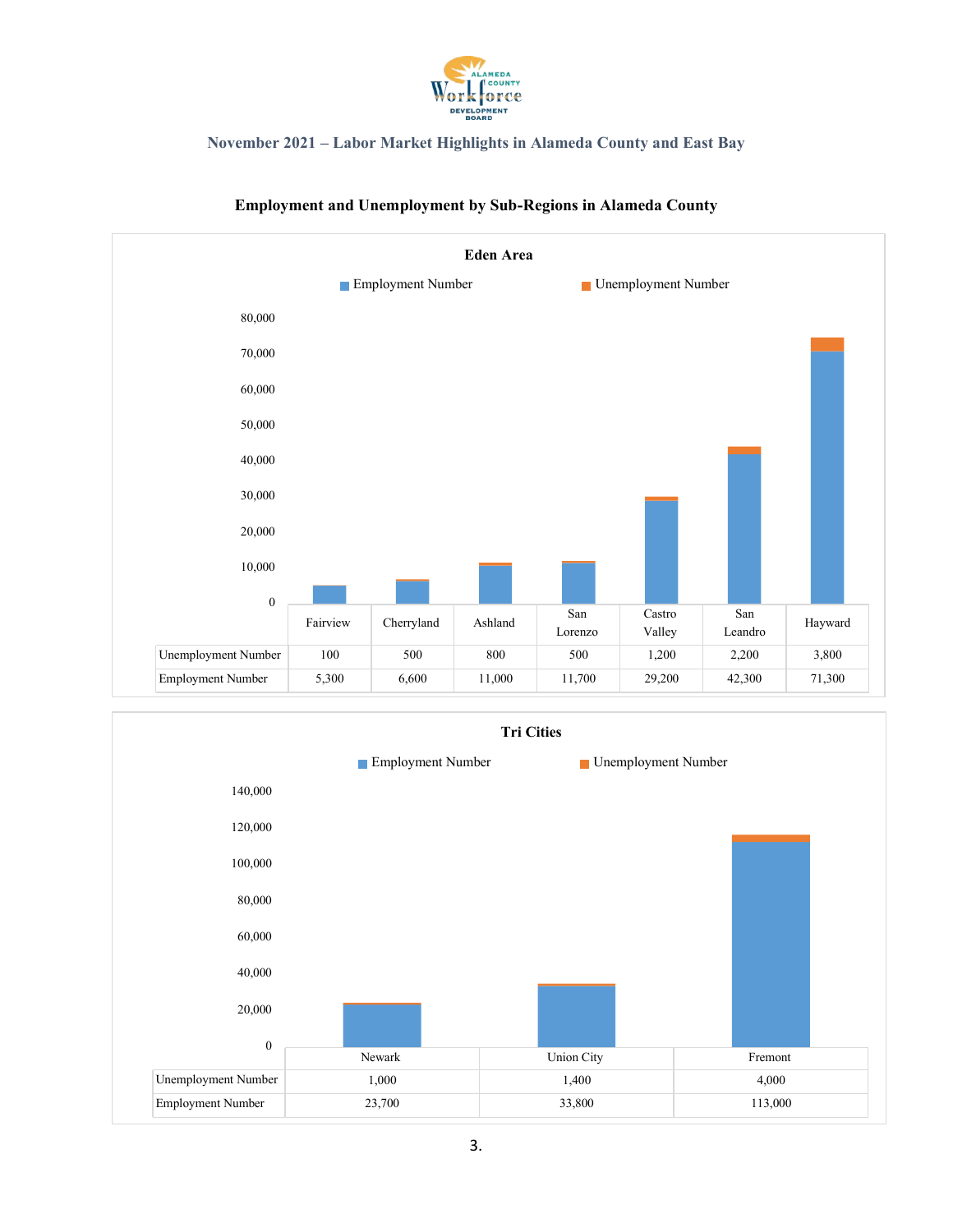





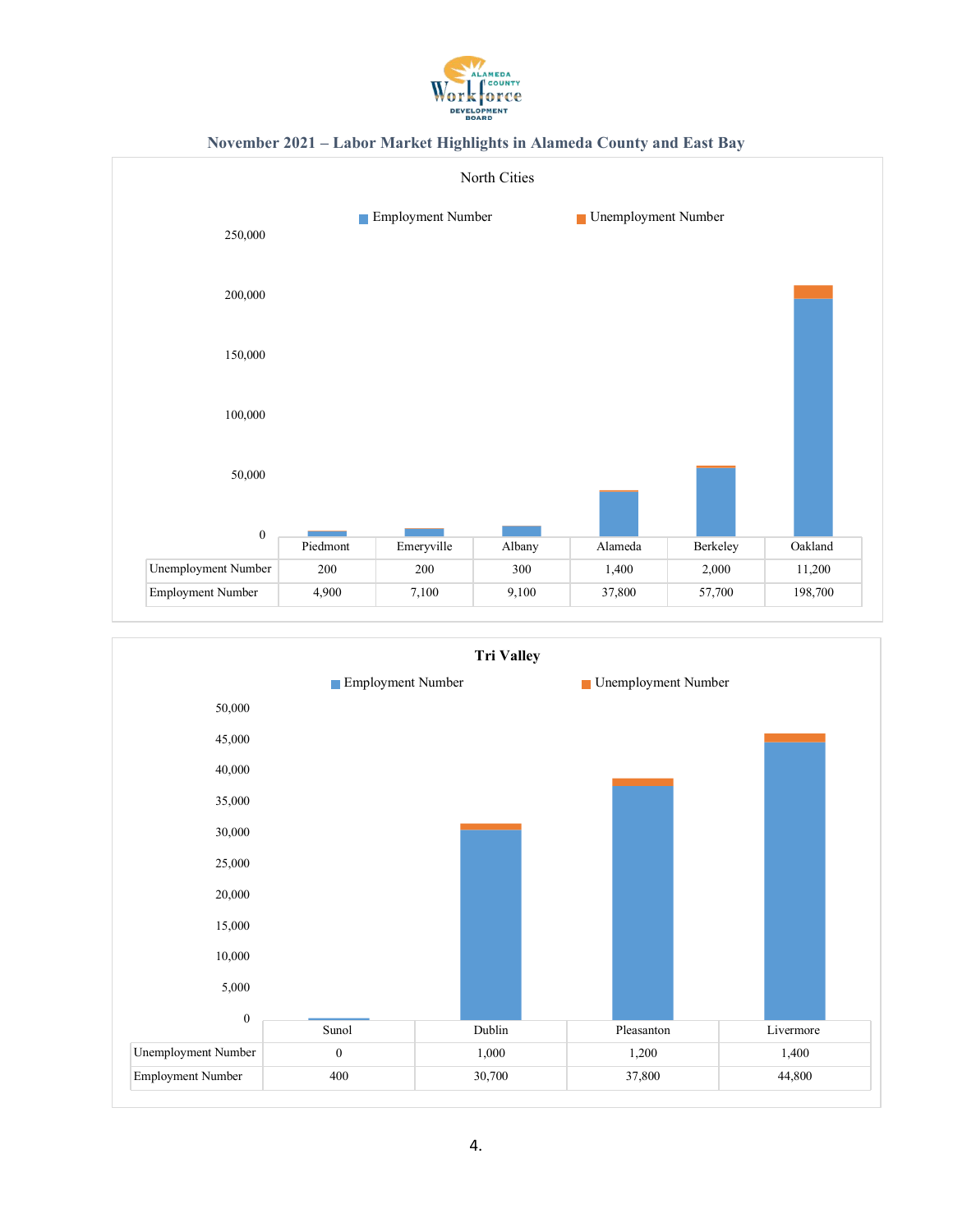

#### **Sector Growth and Decline in the East Bay**

In November 2021, growth in the Professional, Scientific and Technical Services industry was prominent in the twocounty East Bay region with 4,300 additional jobs, expanding by 4 percent from the previous month and 12 percent from the previous year. Growth in Retail and Health Care and Social Assistance was also promising, adding 2,900 and 2,300 jobs respectively. Employment drastically declined in the Construction and Administrative, Support, and Waste Services sectors in November 2021, with 3,400 and 2,600 less jobs respectively in the East Bay.

| <b>Sectors</b>             | <b>Nov 21</b> | <b>Oct 21</b> | <b>Nov 20</b> | <b>Numerical</b> | <b>Numerical</b> | Percent      | Percent  |
|----------------------------|---------------|---------------|---------------|------------------|------------------|--------------|----------|
|                            |               |               |               | Change           | Change           | Change       | Change   |
|                            |               |               |               | <b>Month</b>     | Year             | <b>Month</b> | Year     |
| Professional, Scientific & | 111,800       | 107,500       | 99,800        | 4,300            | 12,000           | 4.0%         | $12.0\%$ |
| <b>Technical Services</b>  |               |               |               |                  |                  |              |          |
| Retail Trade               | 103,500       | 100,600       | 104,500       | 2,900            | $-1,000$         | 2.9%         | $-1.0\%$ |
| Health Care & Social       | 177,100       | 174,800       | 171,500       | 2,300            | 5,600            | 1.3%         | 3.3%     |
| Assistance                 |               |               |               |                  |                  |              |          |
| Government                 | 161,700       | 159,800       | 165,000       | 1,900            | $-3,300$         | 1.2%         | $-2.0\%$ |
| Transportation &           | 43,300        | 41,500        | 41,800        | 1,800            | 1,500            | 4.3%         | $3.6\%$  |
| Warehousing                |               |               |               |                  |                  |              |          |
| Wholesale Trade            | 41,000        | 40,700        | 41,400        | 300              | $-400$           | 0.7%         | $-1.0\%$ |
| Manufacturing              | 97,500        | 97,300        | 98,100        | 200              | $-600$           | 0.2%         | $-0.6\%$ |
| Accommodation & Food       | 77,400        | 77,400        | 68,000        | $\theta$         | 9,400            | $0.0\%$      | 13.8%    |
| Services                   |               |               |               |                  |                  |              |          |
| Mining and Logging         | 200           | 200           | 200           | $\Omega$         | $\Omega$         | $0.0\%$      | $0.0\%$  |
| Construction               | 71,000        | 74,400        | 71,900        | $-3,400$         | $-900$           | $-4.6%$      | $-1.3\%$ |
| Administrative & Support & | 64,200        | 66,800        | 61,400        | $-2,600$         | 2,800            | $-3.9\%$     | 4.6%     |
| <b>Waste Services</b>      |               |               |               |                  |                  |              |          |
| Leisure & Hospitality      | 88,900        | 89,200        | 76,800        | $-300$           | 12,100           | $-0.3%$      | 15.8%    |
| Arts, Entertainment &      | 11,500        | 11,800        | 8,800         | $-300$           | 2,700            | $-2.5\%$     | 30.7%    |
| Recreation                 |               |               |               |                  |                  |              |          |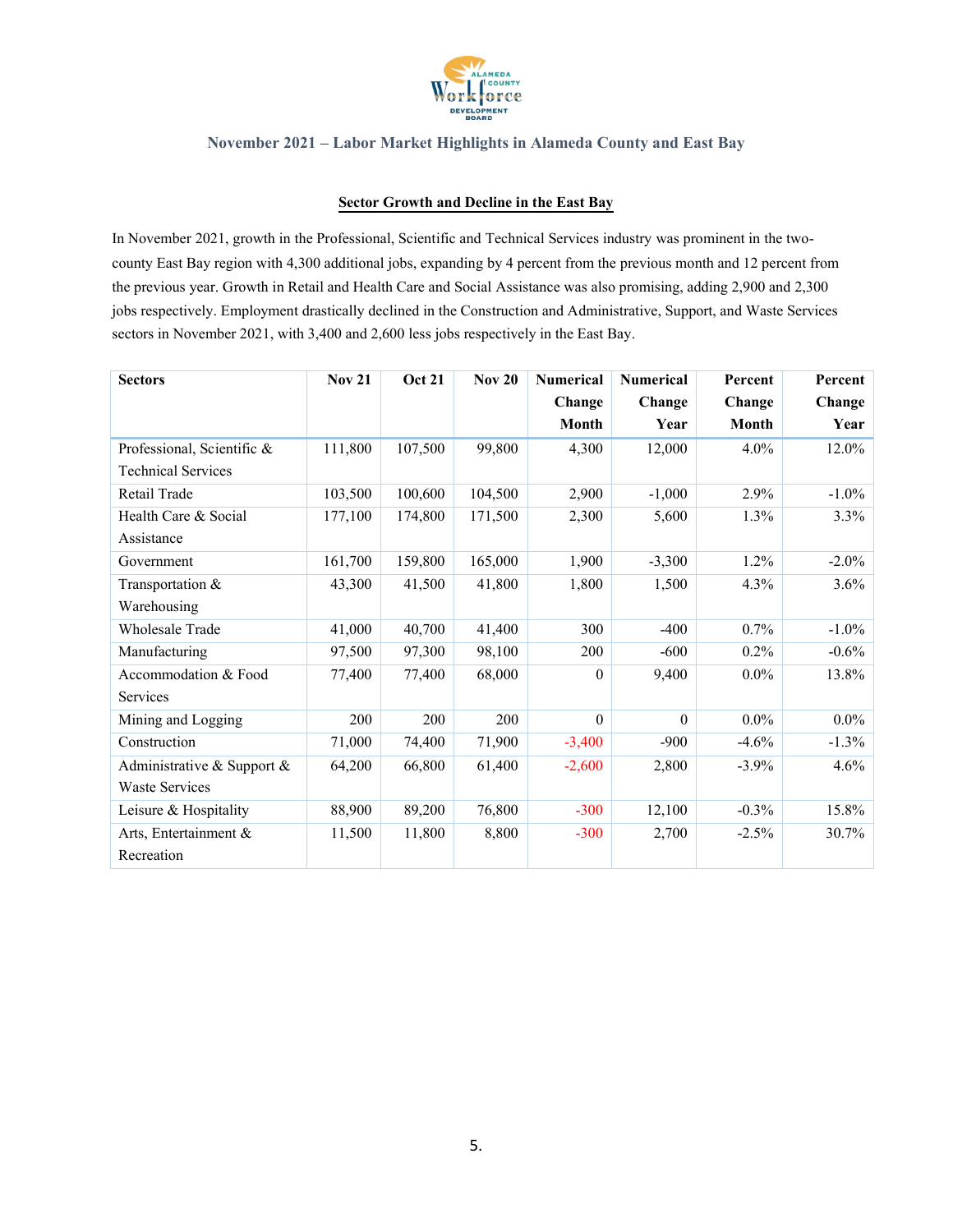

| <b>Industries</b>                                | <b>Nov 2021</b> | <b>Oct 2021</b> | <b>Nov 2020</b> | <b>Numerical</b> | <b>Numerical</b> | Percent      | Percent  |
|--------------------------------------------------|-----------------|-----------------|-----------------|------------------|------------------|--------------|----------|
|                                                  |                 |                 |                 | Change           | Change           | Change       | Change   |
|                                                  |                 |                 |                 | <b>Month</b>     | Year             | <b>Month</b> | Year     |
| Couriers & Messengers                            | 13,000          | 11,300          | 13,300          | 1,700            | (300)            | 15.0%        | $-2.3%$  |
| <b>General Merchandise Stores</b>                | 19,600          | 18,100          | 19,000          | 1,500            | 600              | 8.3%         | 3.2%     |
| <b>State Government Education</b>                | 27,100          | 25,800          | 26,100          | 1,300            | 1,000            | 5.0%         | 3.8%     |
| Ambulatory Health Care Services                  | 72,300          | 71,000          | 69,500          | 1,300            | 2,800            | 1.8%         | 4.0%     |
| Clothing & Clothing Accessories<br><b>Stores</b> | 10,500          | 9,800           | 9,400           | 700              | 1,100            | 7.1%         | 11.7%    |
| Computer Systems Design & Related<br>Services    | 24,900          | 24,200          | 22,600          | 700              | 2,300            | 2.9%         | 10.2%    |
| Social Assistance                                | 61,600          | 61,000          | 56,900          | 600              | 4,700            | 1.0%         | 8.3%     |
| <b>Local Government Education</b>                | 52,400          | 51,900          | 54,800          | 500              | (2,400)          | 1.0%         | $-4.4%$  |
| Food & Beverage Stores                           | 26,000          | 25,500          | 26,100          | 500              | (100)            | 2.0%         | $-0.4%$  |
| Hospitals                                        | 23,000          | 22,600          | 24,000          | 400              | (1,000)          | 1.8%         | $-4.2%$  |
| Health & Personal Care Stores                    | 6,600           | 6,300           | 6,200           | 300              | 400              | 4.8%         | 6.5%     |
| Sporting Goods, Hobby, Book &                    | 3,800           | 3,500           | 3,600           | 300              | 200              | 8.6%         | 5.6%     |
| Music Stores                                     |                 |                 |                 |                  |                  |              |          |
| <b>Educational Services</b>                      | 21,500          | 21,200          | 20,000          | 300              | 1,500            | 1.4%         | 7.5%     |
| Local Government Excluding                       | 57,300          | 57,100          | 58,100          | 200              | (800)            | 0.4%         | $-1.4%$  |
| Education                                        |                 |                 |                 |                  |                  |              |          |
| Management of Companies &                        | 24,200          | 24,000          | 23,600          | 200              | 600              | $0.8\%$      | 2.5%     |
| Enterprises                                      |                 |                 |                 |                  |                  |              |          |
| Motor Vehicle & Parts Dealer                     | 11,600          | 11,500          | 11,500          | 100              | 100              | 0.9%         | 0.9%     |
| Truck Transportation                             | 9,200           | 9,100           | 9,000           | 100              | 200              | 1.1%         | 2.2%     |
| Architectural, Engineering & Related             | 18,700          | 18,600          | 17,400          | 100              | 1,300            | 0.5%         | 7.5%     |
| <b>Services</b>                                  |                 |                 |                 |                  |                  |              |          |
| Other Services                                   | 34,300          | 34,200          | 31,000          | 100              | 3,300            | 0.3%         | 10.6%    |
| Repair & Maintenance                             | 10,900          | 10,800          | 9,800           | 100              | 1,100            | 0.9%         | 11.2%    |
| Religious, Grants, Civic, Professional           | 14,700          | 14,600          | 13,900          | 100              | 800              | 0.7%         | 5.8%     |
| & Like Organizations                             |                 |                 |                 |                  |                  |              |          |
| County                                           | 25,500          | 25,400          | 25,600          | 100              | (100)            | 0.4%         | $-0.4%$  |
| Special Districts plus Indian Tribes             | 15,900          | 15,800          | 16,400          | 100              | (500)            | 0.6%         | $-3.0\%$ |

## **Monthly Industry Growth in the East Bay**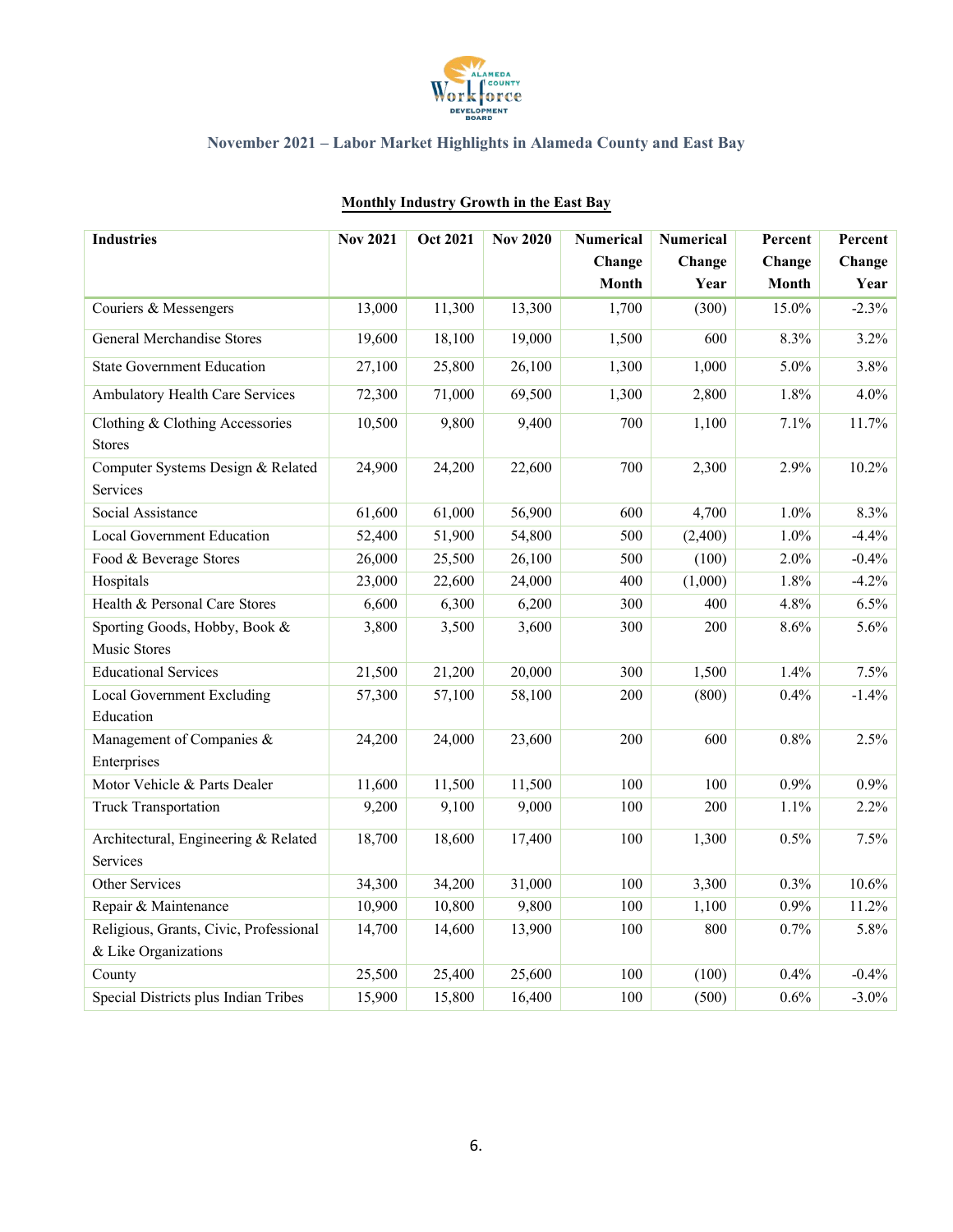

| <b>Industries</b>                  | <b>Nov 2021</b> | <b>Oct 2021</b> | <b>Nov 2020</b> | <b>Numerical</b> | <b>Numerical</b> | Percent      | Percent  |
|------------------------------------|-----------------|-----------------|-----------------|------------------|------------------|--------------|----------|
|                                    |                 |                 |                 | Change           | Change           | Change       | Change   |
|                                    |                 |                 |                 | <b>Month</b>     | Year             | <b>Month</b> | Year     |
| <b>Specialty Trade Contractors</b> | 47,500          | 50,400          | 48,200          | (2,900)          | (700)            | $-5.8\%$     | $-1.5%$  |
| Administrative & Support Services  | 58,100          | 60,000          | 54,700          | (1,900)          | 3,400            | $-3.2\%$     | 6.2%     |
| Building Foundation & Exterior     | 9,300           | 9,700           | 8,800           | (400)            | 500              | $-4.1%$      | 5.7%     |
| Contractors                        |                 |                 |                 |                  |                  |              |          |
| <b>Employment Services</b>         | 23,600          | 24,000          | 21,000          | (400)            | 2,600            | $-1.7%$      | 12.4%    |
| Investigation & Security Services  | 9,600           | 10,000          | 9,300           | (400)            | 300              | $-4.0\%$     | 3.2%     |
| Services to Buildings & Dwellings  | 16,300          | 16,700          | 15,700          | (400)            | 600              | $-2.4%$      | 3.8%     |
| Heavy & Civil Engineering          | 7,300           | 7,600           | 7,700           | (300)            | (400)            | $-3.9%$      | $-5.2\%$ |
| Construction                       |                 |                 |                 |                  |                  |              |          |
| <b>Construction of Buildings</b>   | 16,200          | 16,400          | 16,000          | (200)            | 200              | $-1.2%$      | 1.3%     |
| Residential Building Construction  | 11,000          | 11,200          | 10,600          | (200)            | 400              | $-1.8%$      | 3.8%     |
| Finance & Insurance                | 34,700          | 34,900          | 35,500          | (200)            | (800)            | $-0.6%$      | $-2.3%$  |
| Federal Government                 | 13,100          | 13,200          | 13,700          | (100)            | (600)            | $-0.8%$      | $-4.4%$  |
| Computer & Electronic Product      | 20,400          | 20,500          | 20,100          | (100)            | 300              | $-0.5%$      | 1.5%     |
| Manufacturing                      |                 |                 |                 |                  |                  |              |          |
| Credit Intermediation & Related    | 14,600          | 14,700          | 15,200          | (100)            | (600)            | $-0.7%$      | $-3.9%$  |
| Activities                         |                 |                 |                 |                  |                  |              |          |
| Personal & Laundry Services        | 8,700           | 8,800           | 7,300           | (100)            | 1,400            | $-1.1%$      | 19.2%    |
| Federal Government excluding       | 12,700          | 12,800          | 13,300          | (100)            | (600)            | $-0.8%$      | $-4.5%$  |
| Department of Defense              |                 |                 |                 |                  |                  |              |          |

## **Monthly Industry Decline in the East Bay**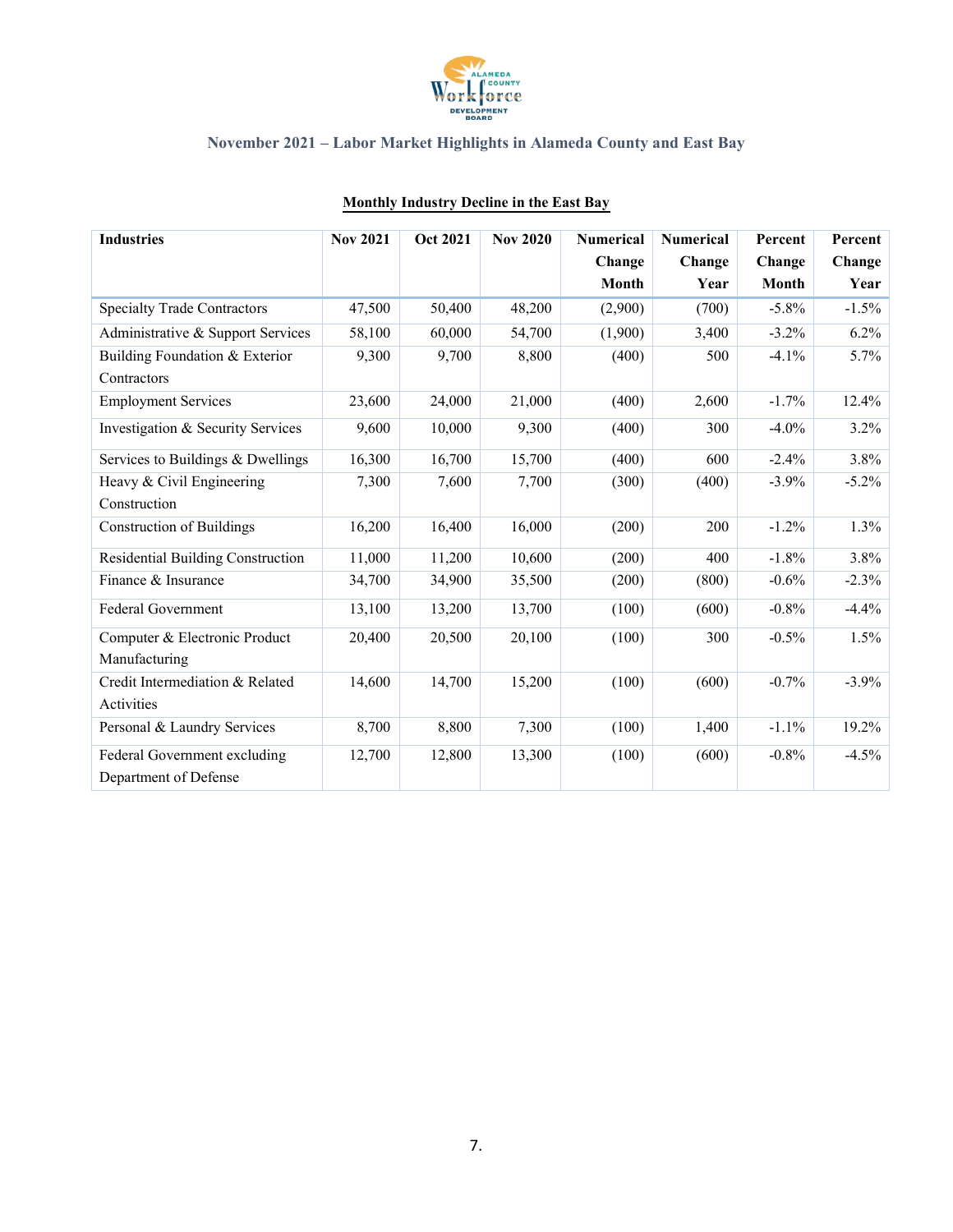

| <b>Industries</b>                     | <b>Nov 2021</b> | <b>Oct 2021</b> | <b>Nov 2020</b> | <b>Numerical</b>         | <b>Numerical</b> | Percent      | Percent  |
|---------------------------------------|-----------------|-----------------|-----------------|--------------------------|------------------|--------------|----------|
|                                       |                 |                 |                 | Change                   | Change           | Change       | Change   |
|                                       |                 |                 |                 | <b>Month</b>             | Year             | <b>Month</b> | Year     |
| Warehousing & Storage                 | 8,700           | 8,700           | 8,500           |                          | 200              | $0.0\%$      | 2.4%     |
| <b>Real Estate</b>                    | 13,600          | 13,600          | 13,400          |                          | 200              | $0.0\%$      | 1.5%     |
| Accommodation                         | 6,200           | 6,200           | 4,900           |                          | 1,300            | $0.0\%$      | 26.5%    |
| <b>State Government Excluding</b>     | 11,800          | 11,800          | 12,300          |                          | (500)            | $0.0\%$      | $-4.1%$  |
| Education                             |                 |                 |                 |                          |                  |              |          |
| Nonresidential Building               | 5,200           | 5,200           | 5,400           | $\overline{a}$           | (200)            | $0.0\%$      | $-3.7%$  |
| Construction                          |                 |                 |                 |                          |                  |              |          |
| <b>Building Equipment Contractors</b> | 23,600          | 23,600          | 22,400          | $\overline{\phantom{a}}$ | 1,200            | $0.0\%$      | 5.4%     |
| Information                           | 25,600          | 25,600          | 25,100          |                          | 500              | $0.0\%$      | 2.0%     |
| Publishing Industries (except         | 7,500           | 7,500           | 7,600           | $\overline{a}$           | (100)            | $0.0\%$      | $-1.3%$  |
| Internet)                             |                 |                 |                 |                          |                  |              |          |
| Telecommunications                    | 4,300           | 4,300           | 4,500           | $\overline{\phantom{a}}$ | (200)            | $0.0\%$      | $-4.4%$  |
| Insurance Carriers & Related          | 16,000          | 16,000          | 15,900          |                          | 100              | $0.0\%$      | 0.6%     |
| Real Estate & Rental & Leasing        | 16,700          | 16,700          | 16,900          |                          | (200)            | $0.0\%$      | $-1.2\%$ |
| Nursing & Residential Care            | 20,200          | 20,200          | 21,100          |                          | (900)            | $0.0\%$      | $-4.3%$  |
| Facilities                            |                 |                 |                 |                          |                  |              |          |
| Food Services & Drinking              | 71,200          | 71,200          | 63,100          |                          | 8,100            | $0.0\%$      | 12.8%    |
| Places                                |                 |                 |                 |                          |                  |              |          |
| Department of Defense                 | 400             | 400             | 400             |                          |                  | $0.0\%$      | $0.0\%$  |
| City                                  | 15,900          | 15,900          | 16,100          |                          | (200)            | $0.0\%$      | $-1.2\%$ |

### **No Monthly Industry Change in the East Bay**